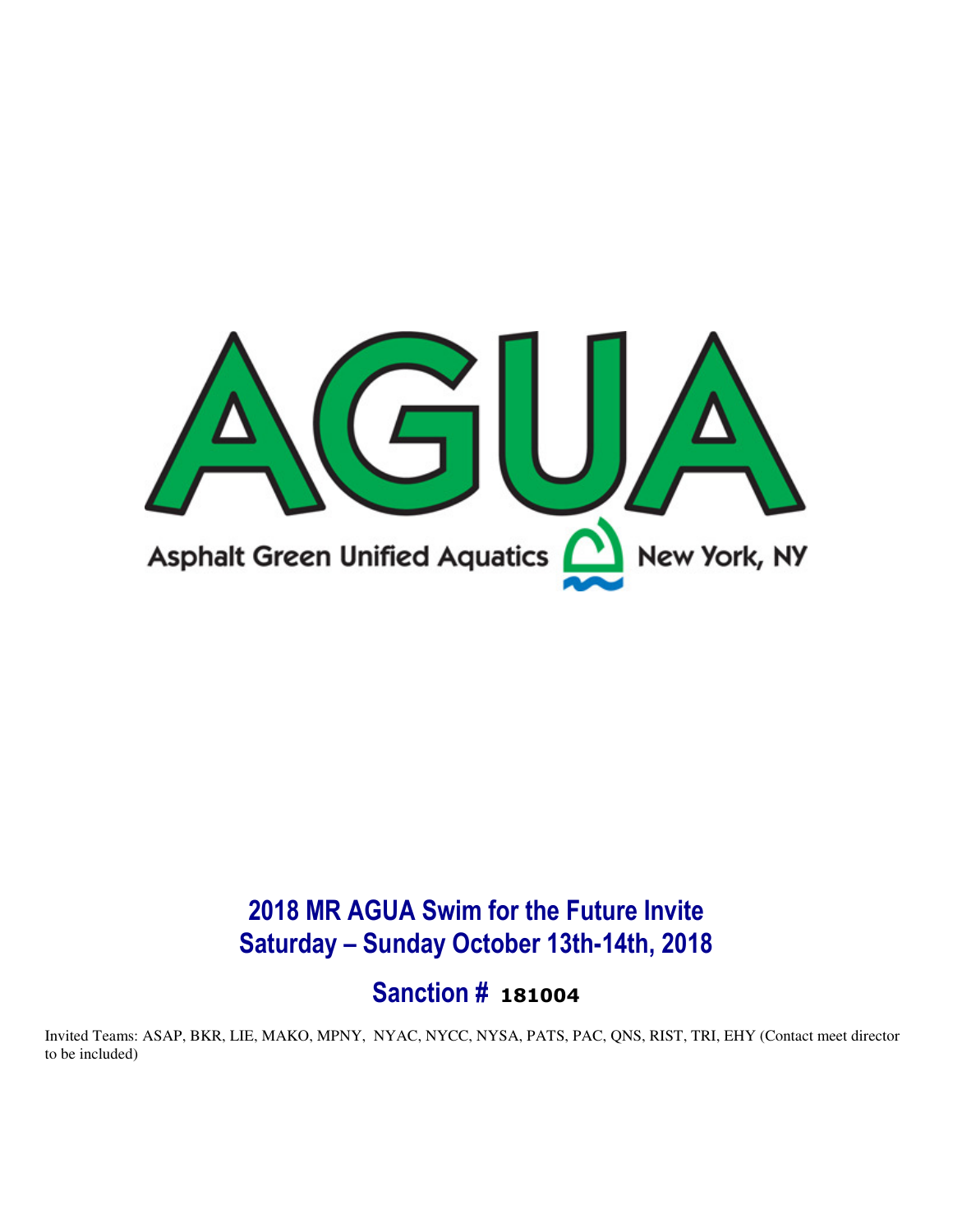### 2018 MR AGUA Swim for the Future Invite Saturday – Sunday October 13-14, 2018

SANCTION: Held under the sanction of USA Swimming/Metropolitan Swimming, Inc., #181004 LOCATION: Asphalt Green AquaCenter—1750 York Ave. (Corner of 91st St. and York Ave.) FACILITY: Eight (8) 25-yard lanes with minimum depth 6 ft. 7 in. One (1) 20-yard lanes will be provided for continuous warm up/warm down. The pool has not been certified in accordance with Article 104.2.2C(4). SESSIONS: Saturday 9-10/11-12 Warm-up 8:00 AM Start 9:00 AM<br>Saturday 13&Over Warm-up 01:30 PM Start 2:30 PM Warm-up 01:30 PM Sunday 9-10/11-12 Warm-up 8:00 AM Start 9:00 AM Sunday 8 & Under Warm-up 01:15 PM Start 1:45 PM FORMAT: All events are timed finals. Deck seeding will be used. ELIGIBILITY: Open to all USA Swimming/Metropolitan Swimming Inc. registered swimmers accompanied by a coach. All swimmers participating in this meet must be registered by the first day of the meet. Age on October 13 will determine age for the entire meet. DISABILITY Swimmers with disabilities are encouraged to attend. Contact the meet director if you need special consideration. **SWIMMERS:** The athlete (or the athlete's coach) is also responsible for notifying the meet referee of any disability prior to the competition. ENTRIES: Swimmers will be limited to three (3) events per day. Entries are limited and will be on a first come, first served basis. Entries should be submitted in Hy-Tek Meet Manager form. Email entries/Confirm entry receipt: bgreen@asphaltgreen.org U.S. Mail Entries/Payment to: Asphalt Green Attn: Dave Rodriguez 555 E. 90th St. New York, NY 10128 DEADLINE: 1. Metro LSC teams will be given priority on a first come, first served basis. Metro team entries must be received by September 28, 2018. 2. The final entry deadline for this meet is September 28, 2018. 3. Metro entries received between September 28, 2018 and October 5, 2018 and all entries from other LSCs will be entered in the order they were received, as space allows. An entry receipt confirmation will be emailed if you provide an email contact. Please contact the Meet Director if you do not receive such a report within two days of your original email. ENTRY FEE: There is a \$15.00 surcharge per athlete. The entry fee is \$7.00 per individual event. Make check payable to: Asphalt Green. Payment must be received by October 13, 2018 for email entries. Payment must be included with all mail entries. Failure to pay entry fees by this deadline could result in teams being barred from the meet. WARM-UP: General warm-up with feet-first entry only. Doors for all coaches, athletes and spectators will open 30 minutes prior to warm-up. Sprint Lanes will be designated 10 minutes prior to the start of the session. SCRATCHES: Coaches, please note that scratches will be collected 30 minutes prior to the start of each session.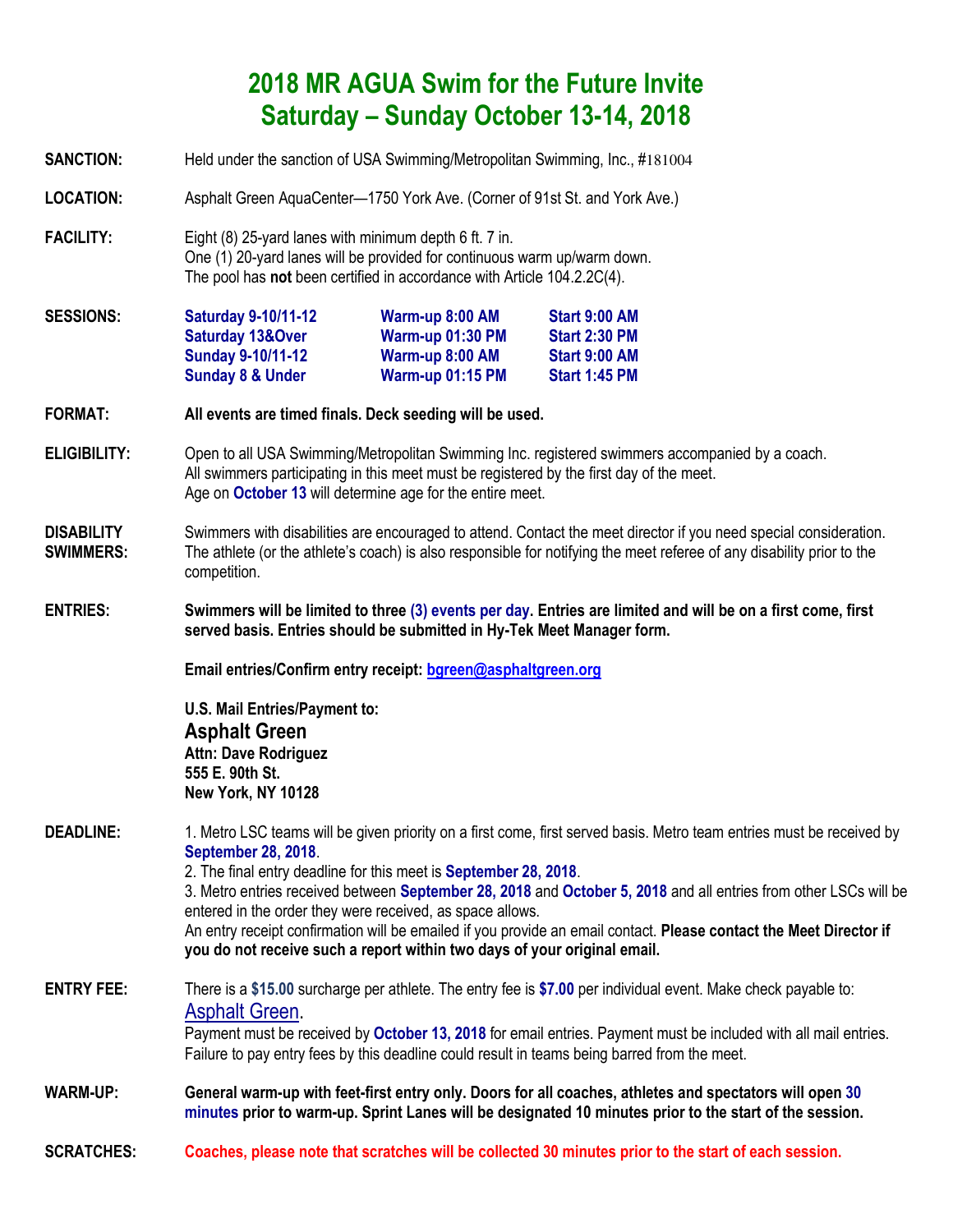| <b>COACHES:</b>            | In accordance with Metropolitan Swimming Inc. Policy, only those coaches who display current, valid USA<br>Swimming credentials will be permitted to act in a coaching capacity at this meet. Coaches who do not possess<br>these credentials will be required to leave the deck area.                                         |
|----------------------------|--------------------------------------------------------------------------------------------------------------------------------------------------------------------------------------------------------------------------------------------------------------------------------------------------------------------------------|
| <b>AWARDS:</b>             | Ribbons 1 <sup>st</sup> —8 <sup>th</sup> place for 12 & Under age groups. All awards will be distributed to coaches only at the end of the<br>meet. No individual awards will be distributed. Awards will not be mailed or forwarded.                                                                                          |
| <b>OFFICIALS:</b>          | Meet Referee: Rachel Skaistis, rskaistis@cravath.com<br>Admin Official: David Greenberg, d.greenberg@outlook.com<br>Officials wishing to volunteer should contact the Meet Referee.<br>All teams are strongly encouraged to provide one official.                                                                              |
| <b>MEET DIRECTOR:</b>      | <b>Brad Green</b><br>bgreen@asphaltgreen.org<br>(646) 981-2260                                                                                                                                                                                                                                                                 |
| <b>RULES:</b>              | The current USA Swimming Rules and Regulations will apply.<br>The USA Swimming Code of Conduct is in effect for the duration of the meet.<br>The overhead start procedure may be used at the discretion of the Meet Referee.<br>Meet Director has discretion to modify meet format to comply with USA Swimming timeline rules. |
|                            | Operation of a drone, or any other flying apparatus, is prohibited over the venue (pools, athlete/coach areas,<br>spectator areas and open ceiling locker rooms) any time athletes, coaches, officials and/or spectators are present                                                                                           |
| <b>SAFETY:</b>             | Metropolitan safety and warm-up procedures will be in effect. Marshals will be present throughout warm-ups and<br>competition, and have the authority to remove, with the concurrence of the meet Referee, any swimmer, coach,<br>club, or spectator for failure to follow the safety rules.                                   |
| <b>AUDIO/VISUAL:</b>       | The use of audio or visual recording devices, including a cell phone or tablet device is not permitted in changing<br>areas, restrooms or locker rooms or behind the blocks                                                                                                                                                    |
| <b>Photographic Policy</b> | Any photographer or videographer, who intends to take pictures at a Metropolitan Swimming Sanctioned meet, must<br>complete and submit a Photographer Registration Form to the Meet Director before commencing Activity. Forms are<br>available on the Metropolitan Swimming website as Well as from the Meet Director.        |
| <b>DISCLAIMER:</b>         | Upon acceptance of his/her entries, it is understood that Asphalt Green, The AGUA Swim Team, USA Swimming,<br>Inc and Metropolitan Swimming, Inc shall be free from any liabilities or claims for damages arising by reason of<br>injuries to anyone during the conduct of the event.                                          |
| <b>LOCKER ROOMS:</b>       | Deck changes are prohibited.                                                                                                                                                                                                                                                                                                   |
| <b>ADMISSION:</b>          | Adult admission (18 & Over): \$8.00 / person. Session Program: \$5.00 / session.                                                                                                                                                                                                                                               |
| <b>MERCHANTS:</b>          | Refreshments will be available and must be consumed in the designated areas only. No food or glass bottles will be<br>allowed on the pool deck or in the spectator area.                                                                                                                                                       |
| <b>PARKING:</b>            | The following garages are available for parking during the meet:<br>The Hamilton-1735 York Ave. (90th St. between York Ave. and First Ave)<br>The Andover-1675 York Ave. (York Ave. between 88th St. and 89th St.)                                                                                                             |
| <b>LODGING:</b>            | The Courtyard New York Manhattan/Upper East Side is a proud hotel partner of Asphalt Green. To inquire about<br>special quest room discounts for this event, please contact Mithras Pathak, Sales Manager, Marriott International.<br>Direct Dial: (917) 492-3716 / Email: Mithras.Pathak@marriott.com                         |
| <b>DIRECTIONS:</b>         | From the North or South take the FDR Drive 96th Street exit. Proceed through lights heading downtown to                                                                                                                                                                                                                        |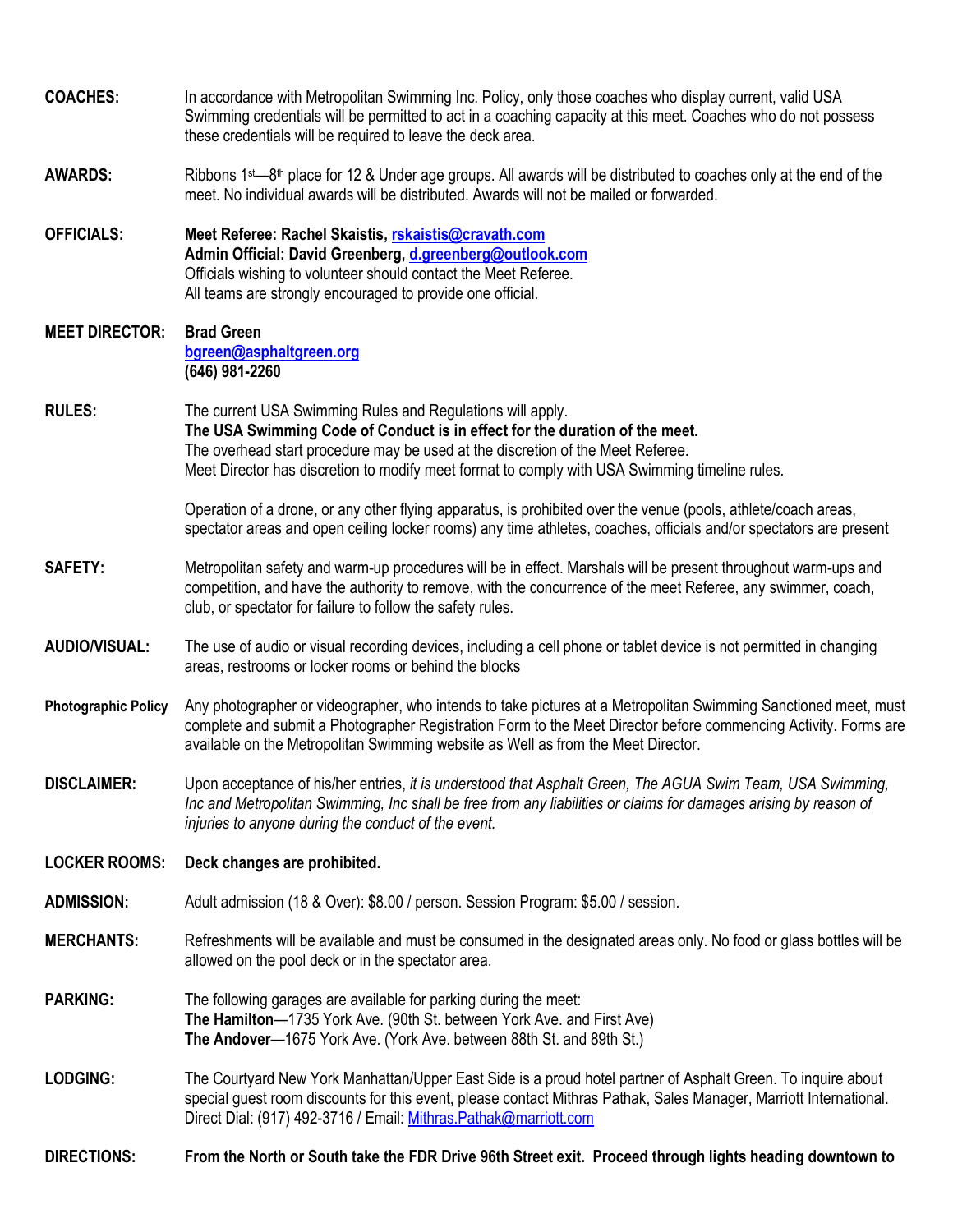light at 92nd St. & York Ave. intersection. Pool is located on the left at the following intersection at 91st St. and York Ave.